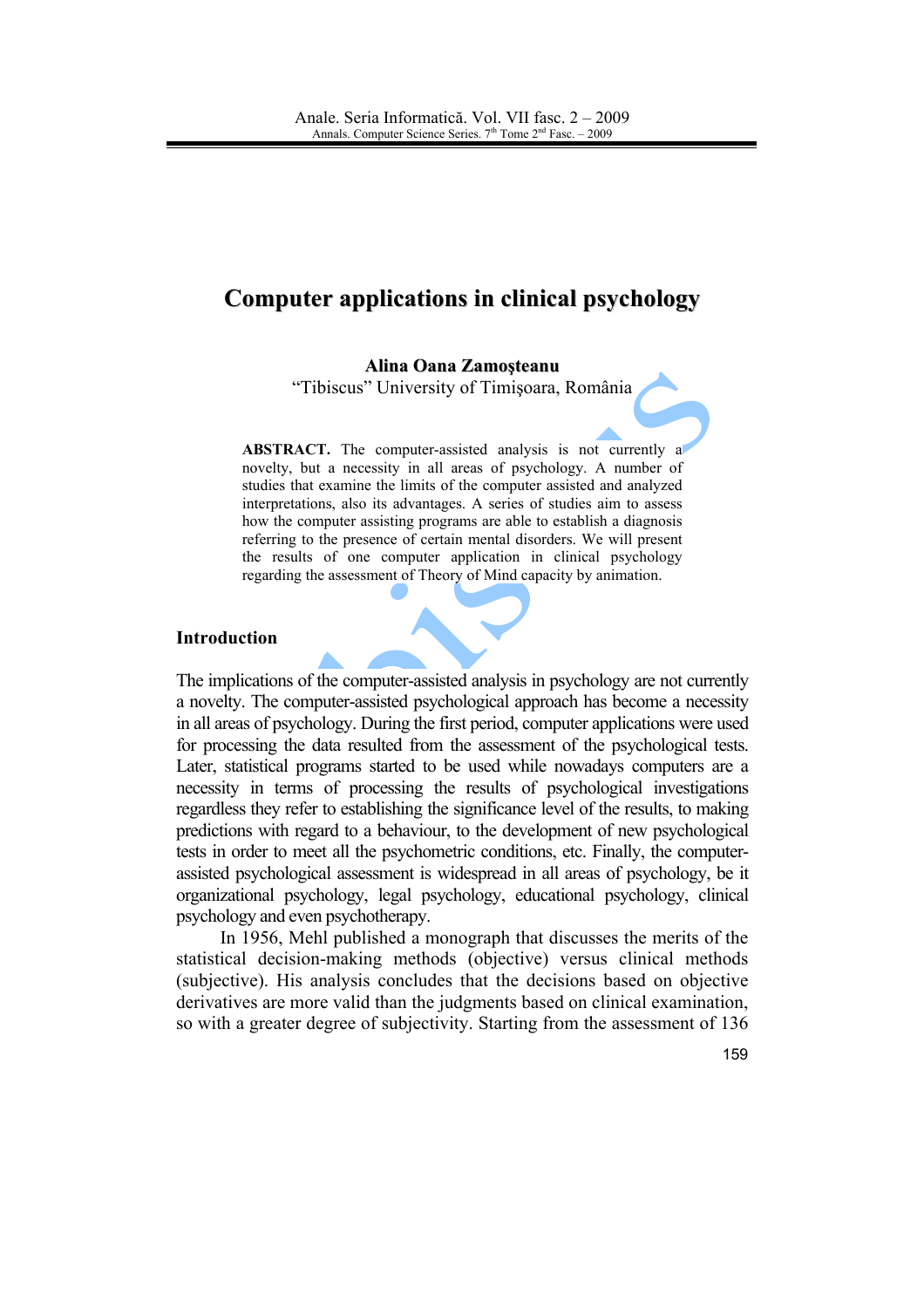studies, an analysis made by Grove, Zald, Lebow, Snitz, Nelson (2000, apud Butcher, Perry, Atlis) concluded on the superiority of the statistical methods of prediction versus to the clinical methods, situated at 10%.

There are also a number of studies that examine the limits of the computer assisted and analyzed interpretations. Among the mentioned problems there are:

- the difficulty of investigating the internal consistency of interpretation reports:
- insufficient knowledge of the used interpretation system;
- lack of expertise in the area of interest (Moreland, 1985);
- interpretative difficulty in identifying the uniqueness of the tested person;
- tendency to consider the computer assistance as an aim in itself, not merely a means to achieve a final result (Snyder, Widiger, Hoover,  $1990$ ).

Lately, the areas in which the computer applications can be used have diversified: in the applied psychology, the assistance programs are becoming more and more diverse. There is currently a tendency to replace pencil-paper type tests with those involving the use of computers. The advantages of this method are given by:

- the maintenance of standard conditions in running the examination;
- the avoidance of any errors that may occur in subjects-type pencil-paper  $\bullet$ examination:
- the errors avoidance in scoring the items;
- the time necessary for the evaluation is reduced.

Disadvantages that may occur are given by:

- the difficulty encountered by some examined subjects to adapt themselves to the computer-assisted examining situation;
- the tendency to generalize the results and the loss of uniqueness in interpretation;
- the tendency to limit ourselves only to a quantitative interpretation of the data, neglecting the process of qualitative analysis of the gathered information.

The computer assisted technology in the field of psychology aims the following areas of application (Sampson, 1990):

- 1. Administering psychological tests; the examined subject can input his/her answer through the keyboard or through an optical pen, having the possibility to select the correct variant out of a larger number.
- 2. Scoring the tests through computer applications;
- 3. Generating scores for the variables assessed by computer;
- 160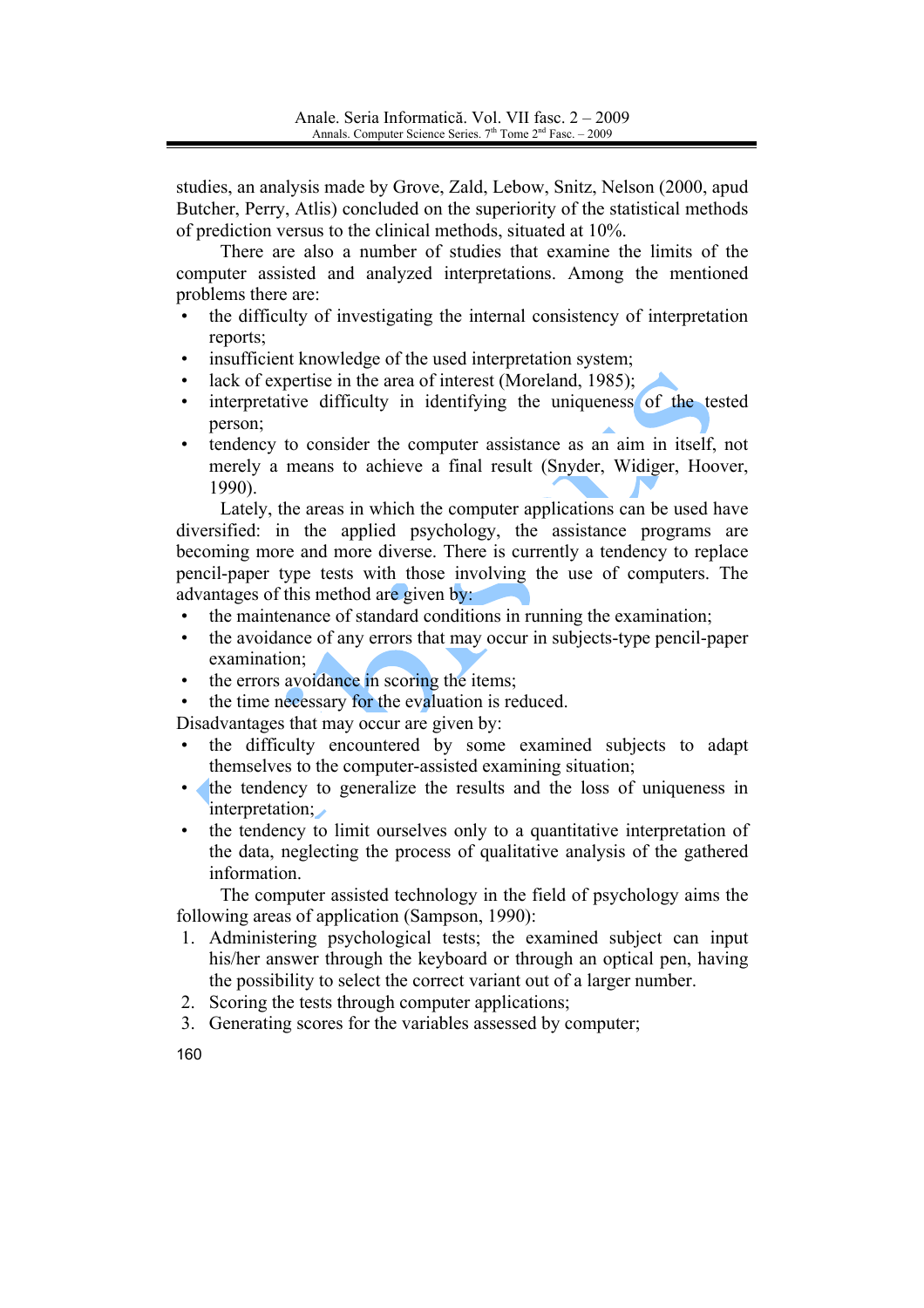- 4. Narrative interpretation of the report and its generation, available for both the examined subject and the examiner (the narrative report may include a profile of the variables involved in the evaluation);
- 5. Providing the subject with a CD immediately after the examination, containing the interpretation of the assessment results.

### I. Using computer applications in clinical psychology and psychiatry

The psychiatric scales and some psychological tests widely applicable in the clinical domain benefit from specific programs that allow not only the application, but mostly the correction and rapid interpretation obtained by computer.

There is a series of studies that aim to assess how the computer assisting programs are able to establish a diagnosis referring to the presence of certain mental disorders. Thus, Ross, Swinson, Larkin, Doumani ([R+94]) made a study on the Computerized Diagnostic Interview (C-DIS). The authors evaluated a number of 173 subjects with addictive behaviour (drug abuse), using in the assessment both the C-DIS and the Structured Clinical Interview (DSM III R), applied by clinicians. The concordance between the results obtained using the two methods was analyzed. Except for the antisocial disorders and those caused by substance abuse, the correlation between the results obtained using the two tests was poor (using the Kappa coefficient).

Farrell, Camplair, McCullough ([FCM87]) evaluated the ability of the computerized interview to identify the presence of some disorders in a group of 103 subjects who solicited psychological treatment. In addition to the computerized standardized interview applied to subjects, they were also evaluated by therapists on the basis of an unstructured interview. The results showed a low correlation (r.33) between the difficulties reported by subjects in the evaluation interview conducted via computer and the difficulties identified by therapists through an unstructured interview.

A group of researchers belonging to University of California conducted various studies on the use of virtual reality in assessing mental health problems. Rizzo, a researcher at the "Alzheimer's Disease Research Center" states that "using virtual reality researchers and clinicians can more precisely assess a wider range of behavioural responses than they could with the standard pen and paper psychological test". The aim of the study was to assess spatial cognition or the ability to mentally perform rotations. A total of 60 subjects were tested, men and women, aged between 18 and 34 years. The assessment involved both conventional methods, pencil-paper tests, and the virtual reality. The significant differences between men and women determined by the pencil-paper test were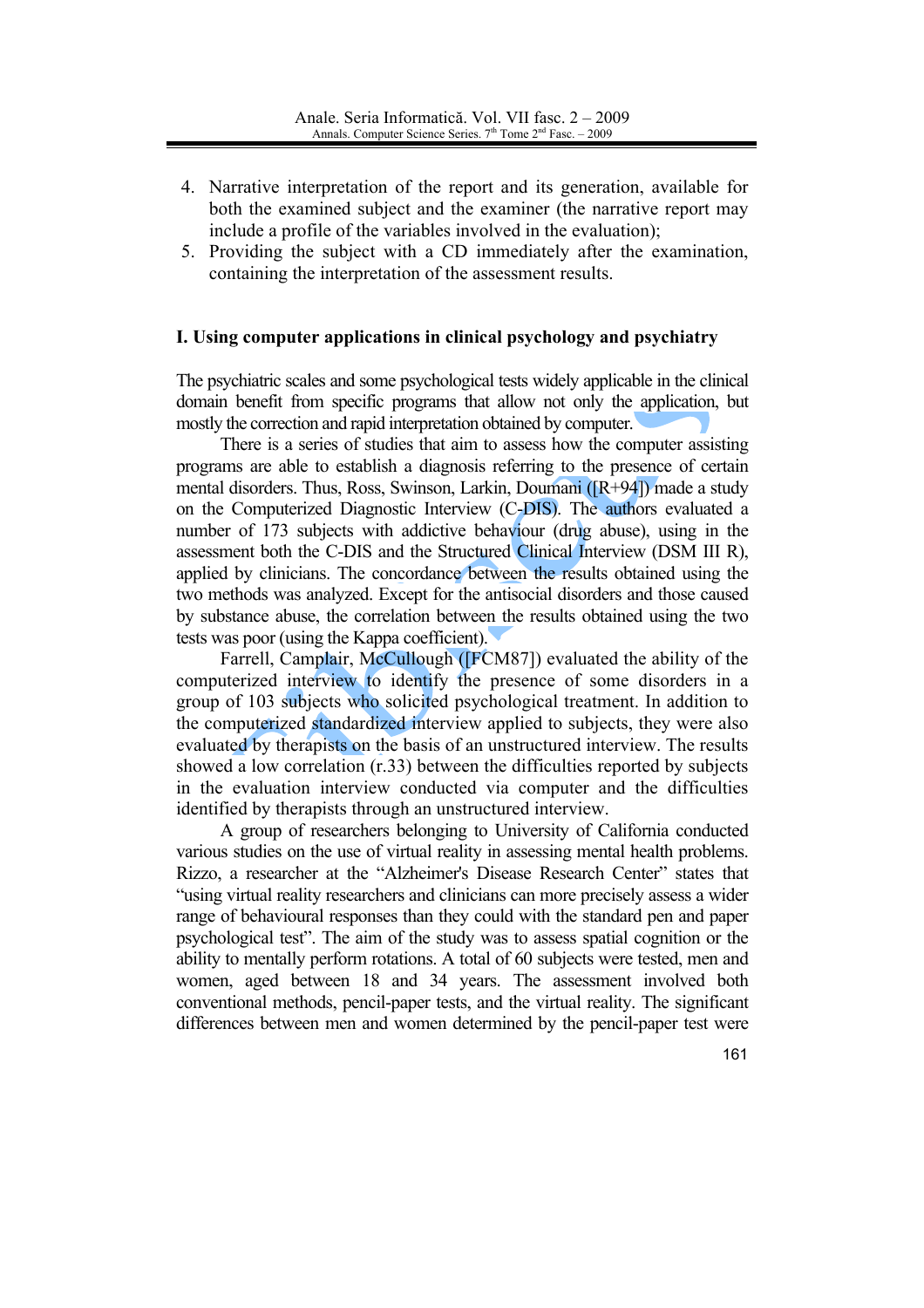not obtained when using the virtual reality, which led the researchers to the conclusion that virtual reality techniques can help subjects to improve spatial skills (rotational skills). The Mental Rotation Test is an important tool for clinicians in diagnosing traumatic brain injuries and distinguishing between Alzheimer's disease and other dementias.

One of the computer applications in clinical psychology is linked to the Theory of Mind - ToM.

In the latest decades, the growing interest in the study of the social cognition, its evolution and explanation focused on the ability to assign new personal mental states to the others. In order to describe the cognitive structures that develop the capacity of mentalising three models were proposed and developed:

- 1. "Theory-Theory" Perspective regarding ToM,
- 2. "Theory-Simulation" Perspective regarding ToM,
- 3. ToM  $-$  a modular cognitive mechanism.

1. The "Theory-Theory" Perspective regarding ToM was elaborated by Perner ([Per91]) and is a non-modular model. This model suggests that the human being reaches different stages of representational capacities, during the ontogenesis, starting with the primary representation of the self as acting agent. The secondary representations made after the 2nd year of life allow the discrimination between real and hypothetical situations. Having natural "meta-representations" (similar to scientific theories) allows a person:

- To "theorize" on other persons' representations;  $\bullet$
- To have wrong representations.

Unlike ToM strictly modular model, the "theory-theory" model states that the meta-representation system is not restrictively used by ToM.

2. The "simulation" theory stipulates that ToM is directly related to what we call the capacity to predict the other's person behaviour ([DS95]). Unlike the "theory-theory" model, this model assumes that attributing your own mental states is the basis of the inferences about the others' mental states by replicating or miming the mental life of other individuals.

3. ToM - modular cognitive mechanism ([Les87], [Bar95]). The essence of architectural modularity of mind, according to the model proposed by [Fod83], is a set of restrictions in the information flow. A part of the information inside the module is not accessible outside (the so called processing "interlevels") and some external information is not available inside. In other words, we have a set of restrictions that works on the basis of some filters for selecting the information.

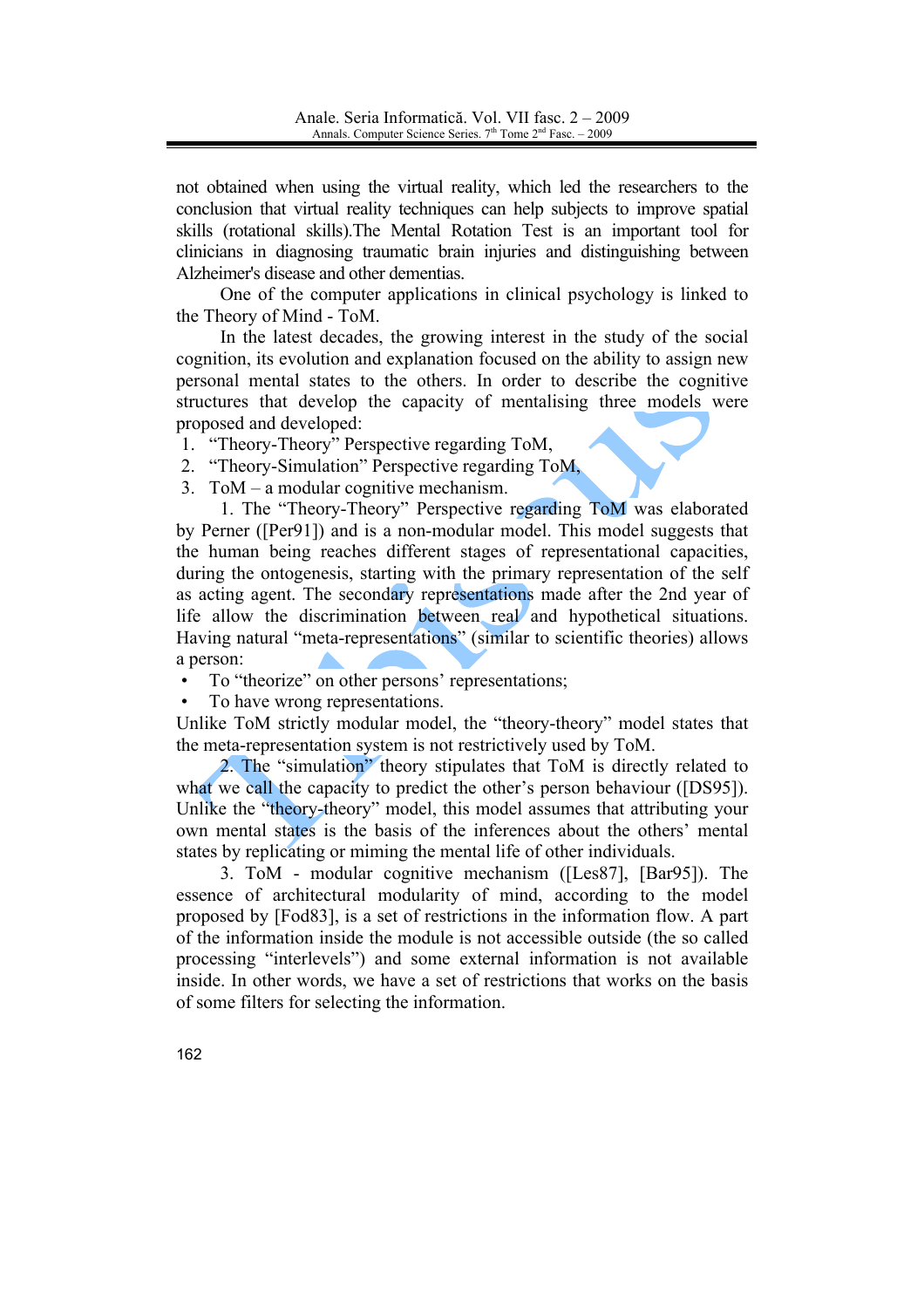According to the first criterion, the central system has no access to the processing interlevels of the module but only to its outputs. The outputs of such a module can be assumed to be representations. According to the second criterion, modularized processes have no access to any external resource or processing. Starting from the modular model of representing the human mind, proposed by Fodor ([Fod83]), Leslie suggests the existence of a separate cognitive module – ToM – "meta-representational model", meaning there is a specialized cognitive mechanism that is competent to provide interpretations of the agents' behaviours because it builds meta-representations.

This mechanism lies in the capacity of acquisition of the theory of mind and can be independently affected / damaged by other cognitive processing systems.

Most studies on the ToM deficit focused on autism ([BLF85]), on patients with frontal lobe lesions ([RB01]) and schizophrenia (Corcoran, Frith, 1996). Clinical research indicates that patients with schizophrenia suffer from social interaction disorders because of their reduced capacity of communication. Frith explains this by the altering of ToM in schizophrenia which translates into the failure of understanding / controlling the own and the others' mental states, respectively associated behaviours.

In 1992, Frith raised the following question: Does psychotic symptoms of schizophrenia could be explained by an inaccurate cognitive representation of one's own or others' intentions - namely to a poor ToM?

Some schizophrenic patients instead of considering opinions as subjective representations of reality, they consider them the same with reality, hence the difficulty in distinguishing between subjective and objective, while maintaining the false opinions in the form of delusion.

Another hypothesis, regarding the way ToM works in schizophrenia was made by Abu-Akel in 1999. Contrary to the model mentioned above, he suggested that some schizophrenic patients, particularly those with positive symptoms, may have a "hyper ToM". The patients' way of "over attributing" their or others' intentions, as manifested in delusion may be linked to an over inference. In other words, quantitatively speaking, there could be a suprageneration of assumptions or an over-attribution of mental states.

Abu-Akel suggests the following model for the deficit of ToM:

- 1. The actual deficit of ToM.
- 2. Normal ToM, combined with the lack of ability to apply this knowledge / these opinions,
- 3. Hyper ToM.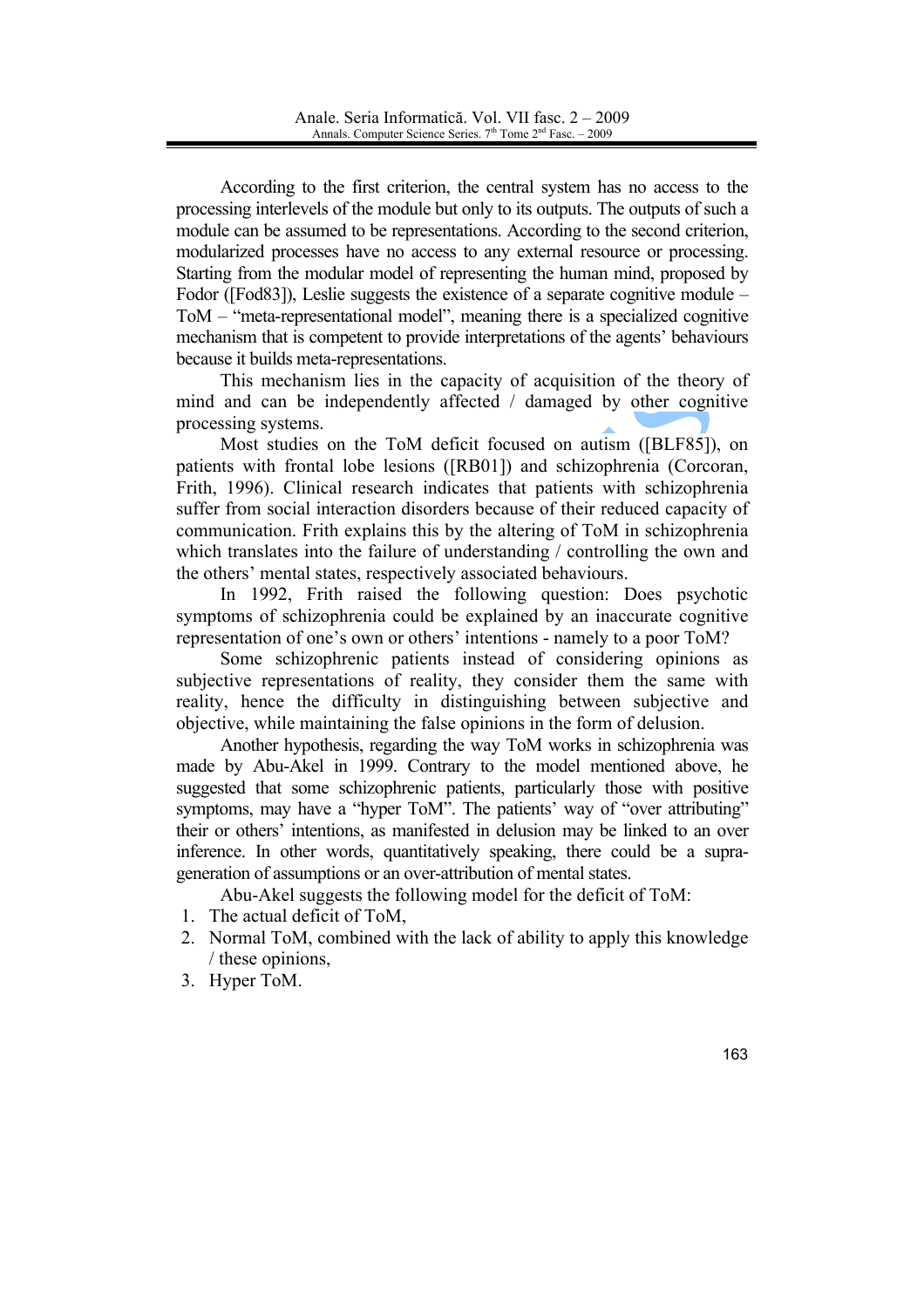#### The assessment of ToM capacity by animation (computer  $2.$ application). Animation description

In 1940, Heider and Simmel produced an animation silent film in which the characters are two triangles and a circle that moves and a square that does not move. Their study shows that, as naturally, all people (except for the autistic children) imagine for the animation a kind of social plot where a large triangle is seen as an aggressor. The study shows that the movement of the shapes leads to automatic animist perceptions. The movement of the shapes is something very natural and social. But if the animation speed increases or decreases, the illusion of human appearance decreases.

One of the sequences presented by Abell ([AHF00]) is shown below:



In this animation, the small triangle knocks at the door of the "house" of the big triangle, and then it runs away and hides (pictures 1-5). The big triangle goes to see who is at the door and does not realize that the small one plays a little trick. Between figures 5 and 6 the small triangle makes a "surprise" to the large triangle and in figure 7 the two triangles reconcile.

The instructions used in the application of this animation are: "I will show you some short films of animation. The characters of these films are some triangles. Please imagine that these triangles can be people and describe as detailed as you can what you think it happens in the movie. You can review each sequence whenever you want".

The subjects' verbal descriptions for each ToM animation are assessed and ranked according to 2 dimensions: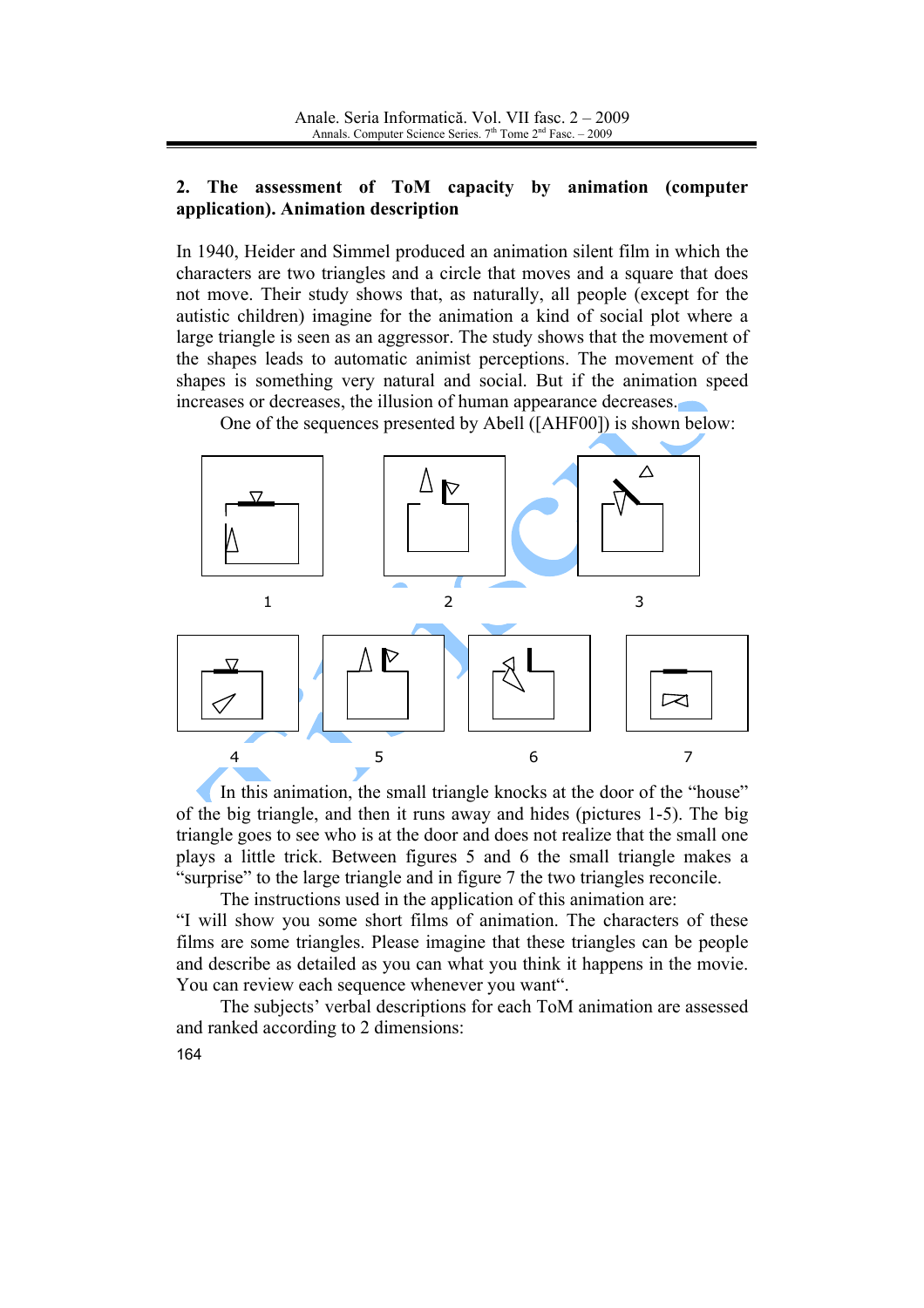- Accurate "A";
- Intentionality "I".

In this work we used ([AHF00]):

- 2 animated sequences that present a simple action, with purpose
	- $\circ$ Tracking
		- In this sequence the big triangle chases the small triangle.
	- Fight  $\circ$ 
		- In this sequence the two triangles are struggling.
- 3 ToM animated sequences, which present complex interactions, where the action of a triangle influences the action of the other triangle
	- $\circ$ Surprise
		- The figure stated above illustrates the "surprise" animation, while providing in the same time also the key descriptive elements.
	- Scoring criteria for verbal descriptions of animations  $([C+00])$ :
	- Score  $(0-5)$  for Intentionality:
- $0 =$  action nondeliberate
- $1 =$  deliberate action with no other
- $2$  = deliberate action with another
- $3$  = deliberate action in response to other's action
- $4 =$  deliberate action in response to other's mental state
- $5$  = deliberate action with goal of affecting other's mental state Score  $(0-3)$  for Accuracy
- $0 =$  no answer, "I don't know"
- $1 =$  inappropriate answer: reference to the wrong type of interaction between triangles
- $2$  = partially correct answer: reference to correct type of interaction but confused overall description

 $3 =$ appropriate, clear answer

The research was conducted on 35 subjects, aged 30-45 years old, with a primary diagnosis of schizophrenia, aiming the relationship between the severity of symptoms (SCL-90) and ToM capacity (Zamosteanu and Dedu in 2007).

In this context, we assumed that there is a negative correlation between severity of symptoms in schizophrenia (evaluated by the scale of psychoticism of SCL-90) and ToM capacity.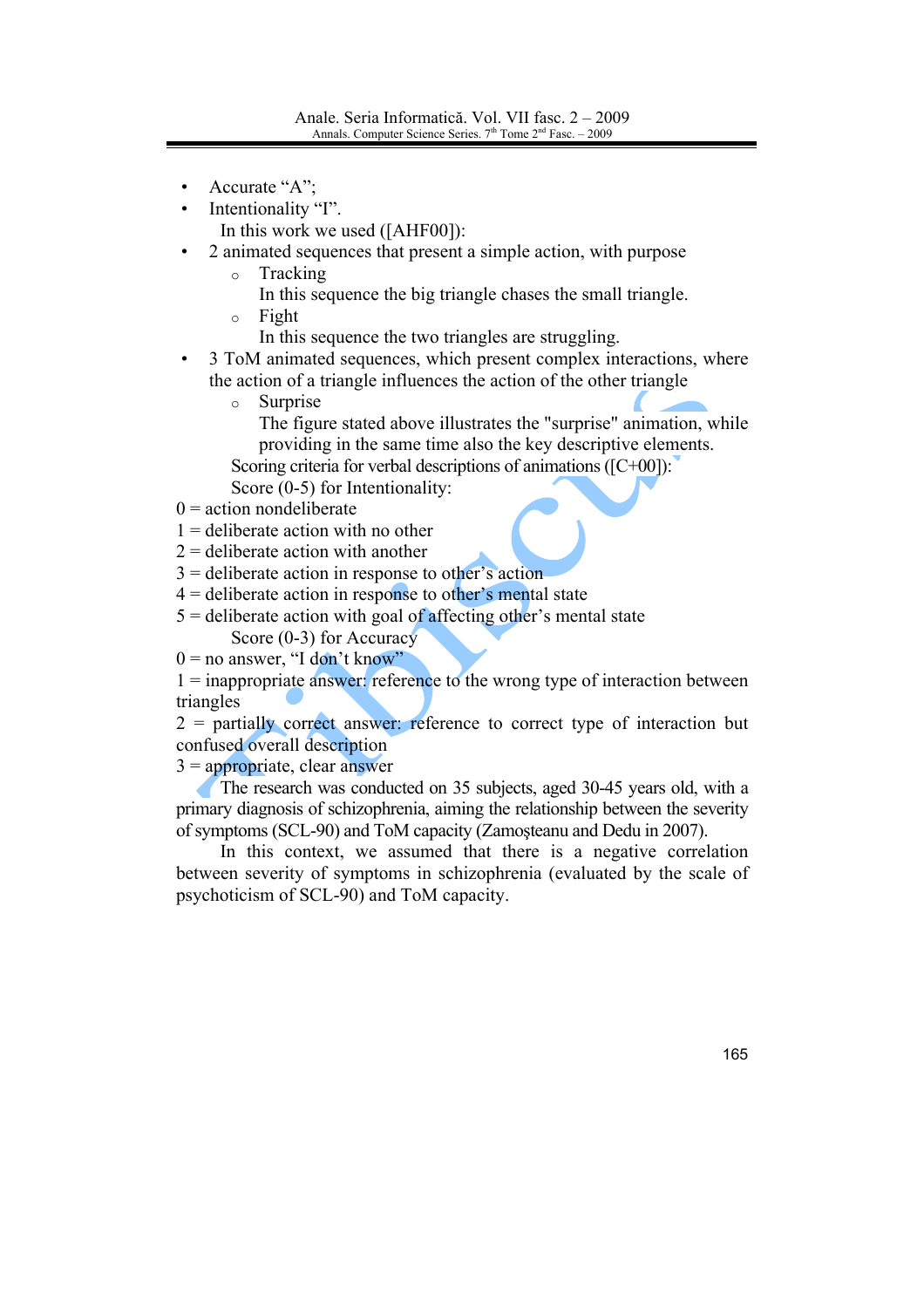| accuracy film1      | 0.863  | $-0.033$ |
|---------------------|--------|----------|
| accuracy film2      | 0.789  | $-0.051$ |
| accuracy tom1       | 0.101  | $-0.305$ |
| accuracy tom2       | 0.049  | $-0.362$ |
| accuracy tom3       | 0.009  | $-0.466$ |
| intentionality tom1 | 0.001  | $-0.577$ |
| intentionality tom2 | 0.0001 | $-0.608$ |
| intentionality tom3 | 0.025  | $-0.407$ |

Anale, Seria Informatică, Vol. VII fasc, 2 – 2009 Annals. Computer Science Series.  $7<sup>th</sup>$  Tome  $2<sup>nd</sup>$  Fasc.  $-2009$ 

The statistic results show that there is a strong negative correlation  $(r)$  = -0.57 at p1 = 0.001, r2 = -0.608 at p2= 0.0001, r3 = -0.407 at p3 = 0.025) between the severity of symptoms and the score obtained for the complex animations from the point of view of intentionality. Consequently, it may be state that the more the severity of psychotic symptoms increases, the more the ability of ToM decreases, regarding the expression of intentionality on complex tasks.

Table 1. Correlation coefficients psychoticism - ToM capacity

For to make a measure of the strength of the relation, we have used the correlation coefficient, using the formula:



where:  $SE = deviation$  scores

 $SD = variance$ 

This formula allows us to visualize what r is, but it would be a very awkward and tedious way of actually calculating it. A much easier way is given by the following formula:

$$
r = \frac{N \sum XY - \sum X \sum Y}{\sqrt{N \sum X^2 - (\sum X)^2} \sqrt{N \sum Y^2 - (\sum Y)^2}}
$$

where  $X, Y = \text{variables}$ .

In terms of accuracy, 2 of 3 animations, show negative correlation  $(r2)$  $= -0.362$  at p2 = 0.049, r3 = -0.466 at p3 = 0.009) between the severity of symptoms and level of accuracy scores on complex tasks.

The first complex animation, does not show the existence of any significant correlation (r1 = -0.305 at p1 = 0.101) between severity of the symptoms and the level of accuracy. The two animations having a simple 166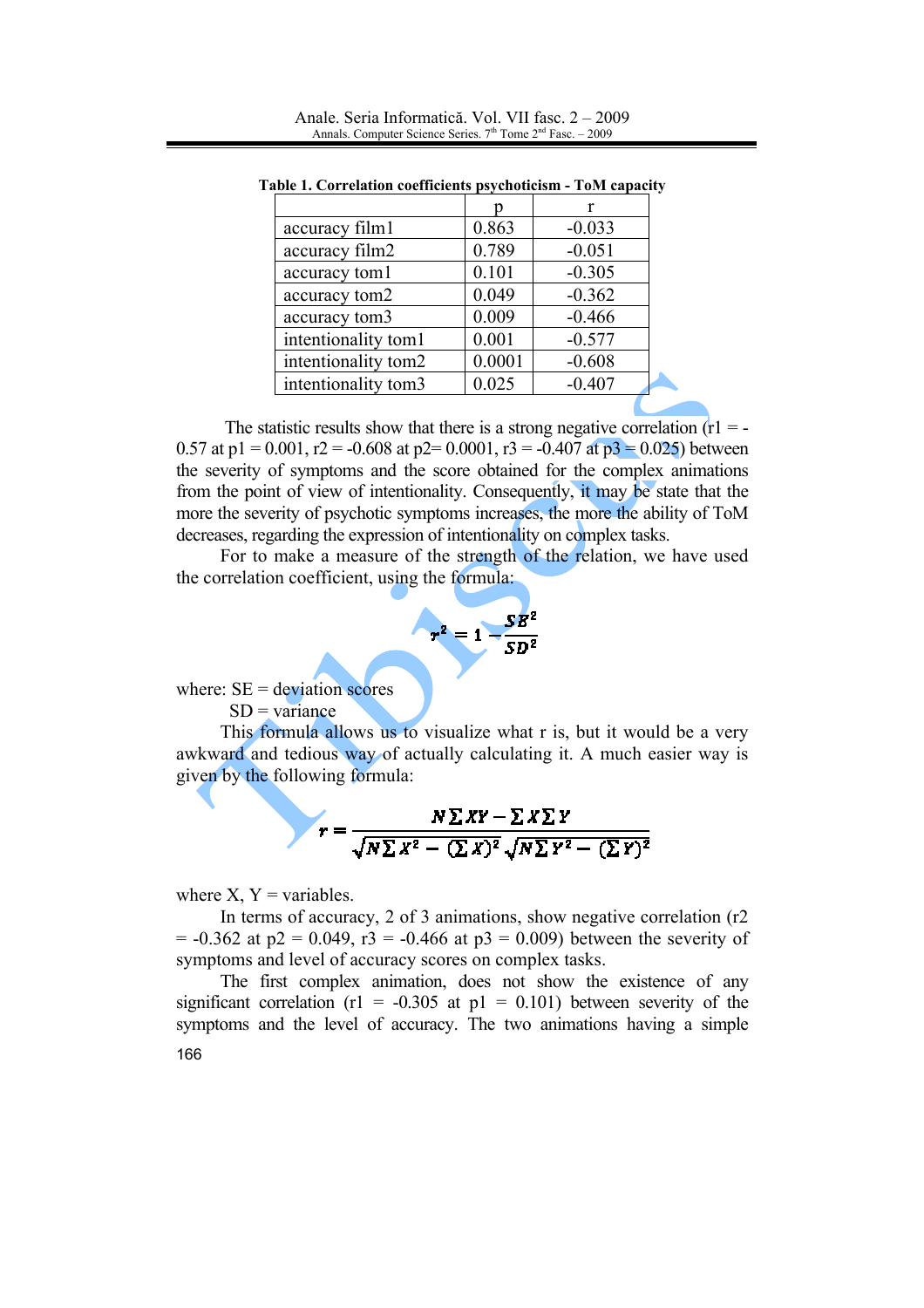purpose show no significant negative correlation ( $r1 = -0.033$  at  $p1 = 0.863$ ,  $r2 = -1$  $0.051$  at  $p2 = 0.789$ ) between the severity of symptoms and the accuracy level.

This could mean that in fact the capacity of ToM deteriorates along with the worsening of the psychotic symptoms, regarding the ability of expressing the intentionality and of the understanding the intentionality of the actions with a complex purpose.

The modular theory makes the distinction between abstract mental states, representing a ToM ability and the inference about the physical world, which is considered to be a general cognitive ability. In this case, the results show that subjects are not able to infer about abstract mental states, yet are able to infer about actions with a simple purpose (to understand the simple intentions of the third parties).

Another hypothesis was to find the existence of significant differences regarding ToM capacity in terms of expression and understanding complex actions intentionality. We assumed also that there was no significant difference in understanding simple goal tasks' intentionality among patients diagnosed with schizophrenia and subjects without a psychiatric diagnosis.

|                     | criterion | N      | mean  | σ     |
|---------------------|-----------|--------|-------|-------|
| accuracy film1      | 1.000     | 30.000 | 2.467 | 0.730 |
|                     | 2.000     | 22.000 | 2.682 | 0.568 |
| accuracy film2      | 1.000     | 30.000 | 2.000 | 0.910 |
|                     | 2.000     | 22.000 | 2.227 | 0.813 |
| accuracy tom1       | 1.000     | 30.000 | 2.167 | 0.531 |
|                     | 2.000     | 22.000 | 2.682 | 0.477 |
| accuracy tom2       | 1.000     | 30.000 | 1.500 | 0.572 |
|                     | 2.000     | 22.000 | 2.545 | 0.510 |
| accuracy tom3       | 1.000     | 30.000 | 1.500 | 0.820 |
|                     | 2.000     | 22.000 | 2.364 | 0.727 |
| intentionality tom1 | 1.000     | 30.000 | 2.133 | 0.681 |
|                     | 2.000     | 22.000 | 4.000 | 1.024 |
| intentionality tom2 | 1.000     | 30.000 | 2.133 | 0.776 |
|                     | 2.000     | 22.000 | 3.273 | 1.120 |
| intentionality tom3 | 1.000     | 30.000 | 2.067 | 0.944 |
|                     | 2.000     | 22.000 | 3.318 | 1.086 |

**Table 2. Descriptive Statistics**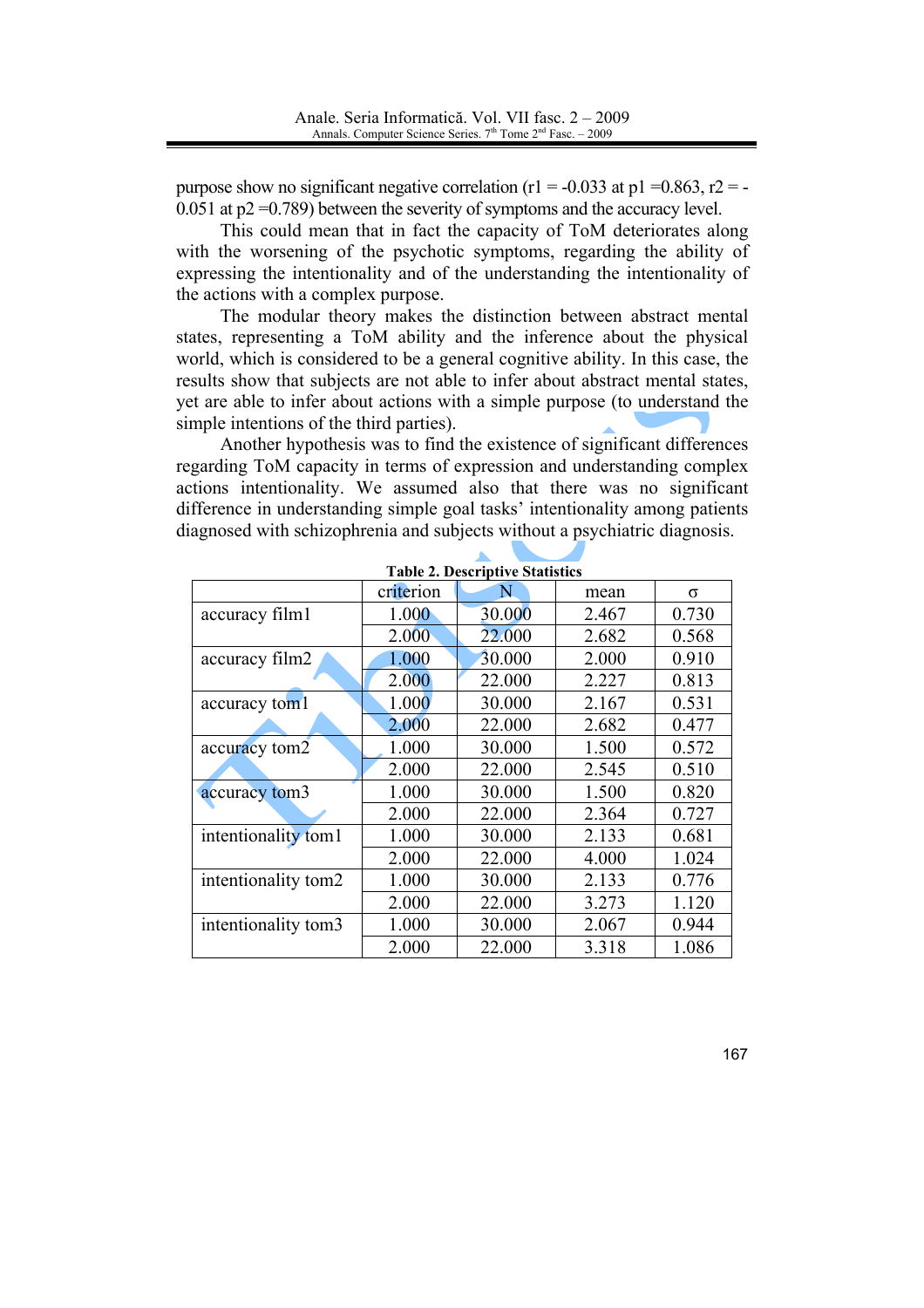|                     |          | gl     |       |
|---------------------|----------|--------|-------|
| accuracy film1      | $-1.149$ | 50.000 | 0.256 |
| accuracy film2      | $-0.947$ | 47.989 | 0.348 |
| accuracy tom1       | $-3.608$ | 50.000 | 0.001 |
| accuracy tom2       | $-6.810$ | 50.000 | 0.000 |
| accuracy tom3       | $-3.934$ | 50.000 | 0.000 |
| intentionality tom1 | $-7.896$ | 50.000 | 0.000 |
| intentionality tom2 | $-4.102$ | 35.219 | 0.000 |
| intentionality tom3 | $-4.430$ | 50.000 | 0.000 |

Table 3. The differences between averages

The results show that the null hypothesis is not confirmed.

It can be said that there is no statistically significant difference, so the first task (t = -1.149 for  $p = 0.256$ ) and the second task (t = -0947 for  $p =$ 0.348) among patients diagnosed with schizophrenia and subjects without a psychiatric diagnosis in terms of accuracy, so the understanding of the simple goal tasks' intentionality.

The average scores obtained regarding accuracy in simple goal tasks by schizophrenic subjects (m = 2.467,  $\sigma$  = 0.730 respectively m = 2.00,  $\sigma$  = 0.910) do not differ significantly from the scores' average obtained in accuracy by the subjects without a psychiatric diagnosis (m = 2.682,  $\sigma$  = 0.568, respectively m = 2.227,  $\sigma$  = 0.813).

In terms of understanding and expressing intentionality of complex tasks, statistical results show that (for ToM animations t, p, m and  $\sigma$  will be noted based on the number of animation): there is a statistically significant difference between schizophrenia subjects and those with no psychiatric diagnosis regarding the mean scores obtained for accuracy  $(t1 = -0.608$  at  $p1=0.001$ ,  $t2 = -6.810$  at  $p2 = 0.0001$ ,  $t3 = -3.934$  at  $p3 = 0.0001$ ).

The accuracy obtained by the schizophrenic subjects (m1 = 2.167,  $\sigma$ 1)  $= 0.531$ , m2 = 1.500,  $\sigma$ 2 = 0.572 and m3 = 1.500,  $\sigma$ 3 = 0.820) differs significantly from the scores' mean obtained by the subjects without psychiatric diagnosis (m1 = 2.682,  $\sigma$ 1 = 0.477, m2 = 2.54,  $\sigma$ 2 = 0.510 and  $m3 = 2.364$ ,  $\sigma3 = 0.727$ , the difference being in the favour of the last mentioned subjects.

There is a statistically significant difference between schizophrenia subjects and those with no psychiatric diagnosis in terms of scores' mean obtained on intentionality (t1= -7.896, t2 = -4.102, t3 = -4.430 la p1 =  $p2$  =  $p3 = 0.0001$ ).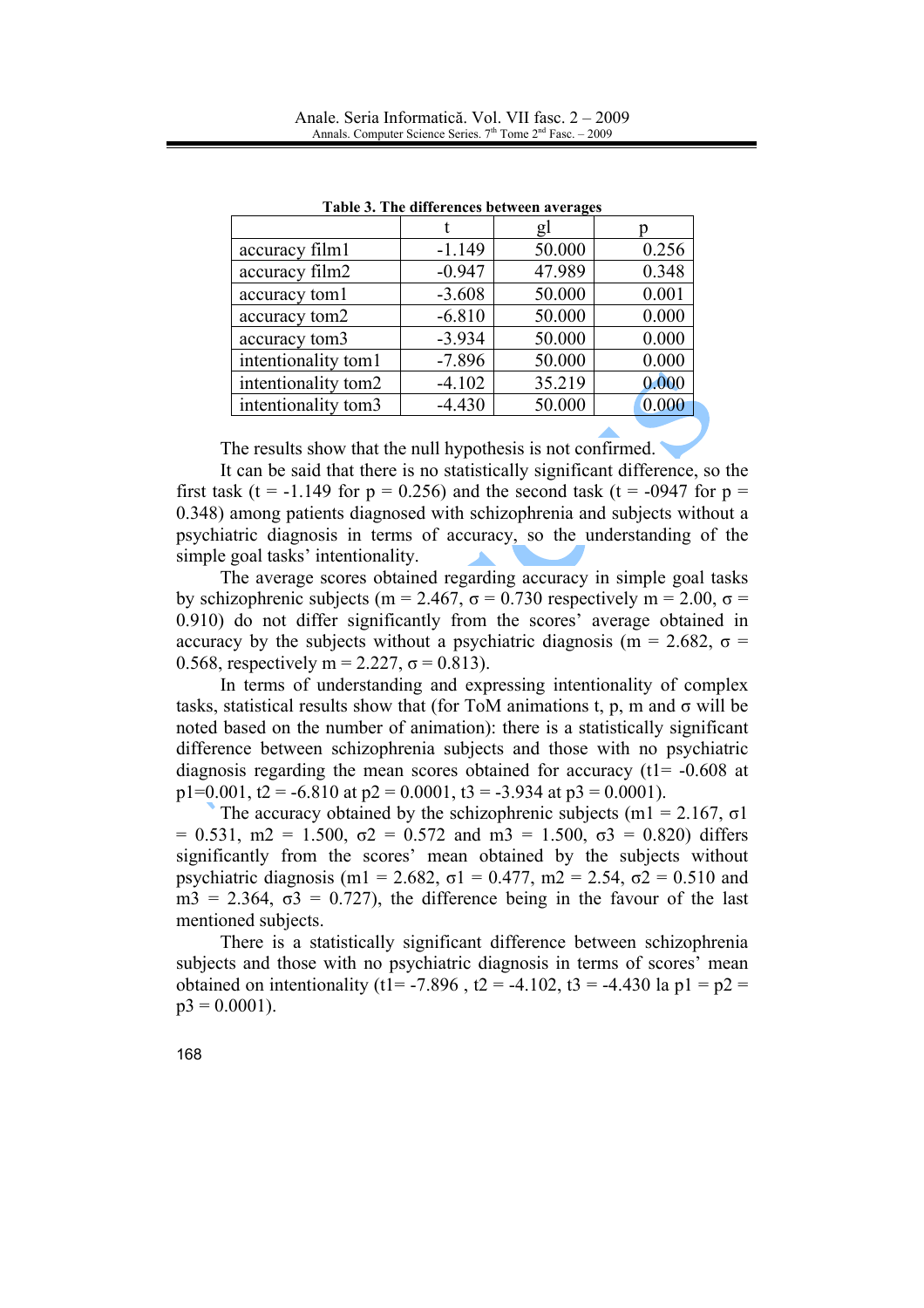Scores' mean obtained in intentionality by schizophrenic subjects (m1)  $=2.133$ ,  $\sigma$ 1 = 0.681, m2 = 2.133,  $\sigma$ 2 = 0.776 and m3 = 2.067,  $\sigma$ 3 = 0.944) differs significantly from the average scores obtained in accuracy by the subjects without psychiatric diagnosis (m1 = 4.00,  $\sigma$ 1 = 1.024, m2 = 3.273,  $\sigma$ 2 = 1.120 and m3 = 3.318,  $\sigma$ 3 = 1.086), the difference being in the favour of the last mentioned group.

In other words, both subjects without psychiatric diagnosis and those diagnosed with schizophrenia have the same understanding of the goal of simple actions. However, this does not totally exclude the possibility that even this part of ToM capacity may be affected. Although not a criterion, schizophrenic subjects who participated to this study were not selected according to the length of hospitalization, but none had been hospitalized more than 6 years.

Under these circumstances, accepting the Leslie's model (ToM  $=$ separate cognitive module) and the assumption that this ToM capacity is rather state than trait, it can be assumed that the deterioration occurs gradually. The problem raised in this context is whether this deterioration occurs in opposite direction to ToM capacity acquisition, or not.

Thus, this ToM capacity may deteriorate in the first phase in terms of understanding and expressing complex tasks intentionality, and later even the basic function of TOM, namely the understanding of simple goal tasks, to be affected.

This comes to further support Leslie's model regarding the ToM modularity, in the sense that the mechanism deterioration that forms the basis of theory of mind acquisition capacity may happen independently of other cognitive processing systems.

The analysis of verbal descriptions of patients pointed out that they were unable to describe a complex animation. Even if they did not understand the animator's intention, nor were able to express a complex intention, however, they described simple motions, actions with simple goal:

- For the ToM animation "Seduction", a subject diagnosed with schizophrenia gave the following description: "the blue triangle got into the square; the red triangle walks; they both became an 8; the blue triangle came out and the red triangle walked";
- For the simple goal animation, "Fight", the same subject provided the following description: "they walk left, in the square, like starting a fight, it is an  $X$  as an eight; the red one is more courageous; yes... they fight".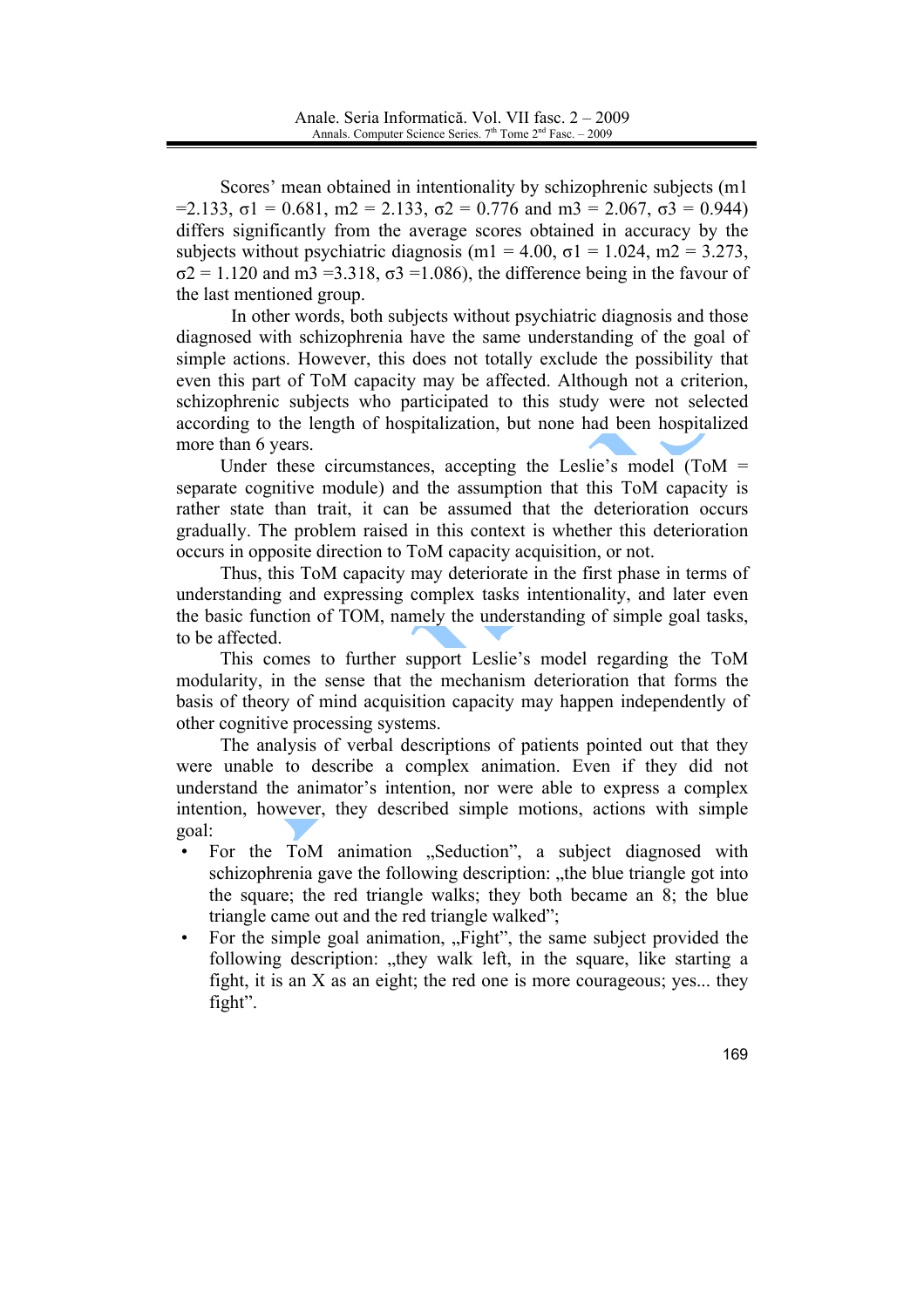In this description the fact can be observed that the subject could not understand the complex intentionality, but tried to describe it using simple actions.

Another subject diagnosed with schizophrenia said for the animation "Surprise": "They are just some triangles and a square; I cannot imagine anything", and for the "Fight" animation the subject stated: "Two trees that have problems due to wind and fight". Basically, the subject failed to assign any type of complex mental state.

Since the listing of descriptions was made utilising only the used verb, in order to avoid experimenter's bias in interpretation, it is difficult to assess if the subject indeed understood the simple action "fight", when receiving instructions for interpretation.

Another aspect that deserves to be postponed is related to the length of descriptions. Subjects diagnosed with schizophrenia had comparable longer descriptions to simple goal animations than to those containing complex intentional goal. This may be due to characteristics of delirious thinking in psychosis, namely over-inference, and may support the hypothesis that the ToM capacity may suffer deterioration in various psychoses. It can be observed in schizophrenic subjects' descriptions of complex animations that, although they use mentalising verbs and describe simple intentional actions, they are not able to make the connection between these actions. With worsening symptoms the ToM deterioration is present also at the level of the module's basic structures, and is manifested through the inability to understand simple actions in terms of intentionality.

### **Conclusions**

Although there are some inconsistencies reported between the computer assisted assessment and other assessment methods (classical methods, the pencil-paper type), we can only state that there is not a perfect union between the two types of assessments. The computer assistance and analysis cannot substitute the other existing methods. For example, certain relationships between symptoms, which are essential in defining a certain disorder, are difficult to measure using the computer ([Fir94]). Sawyer in 1966 says that the best predictions are made when the clinician gathers information deciding how to use it, while the computers are programmed to provide statistical data and to compare it with the one in the database. Finally, we conclude that computer applications in clinical psychology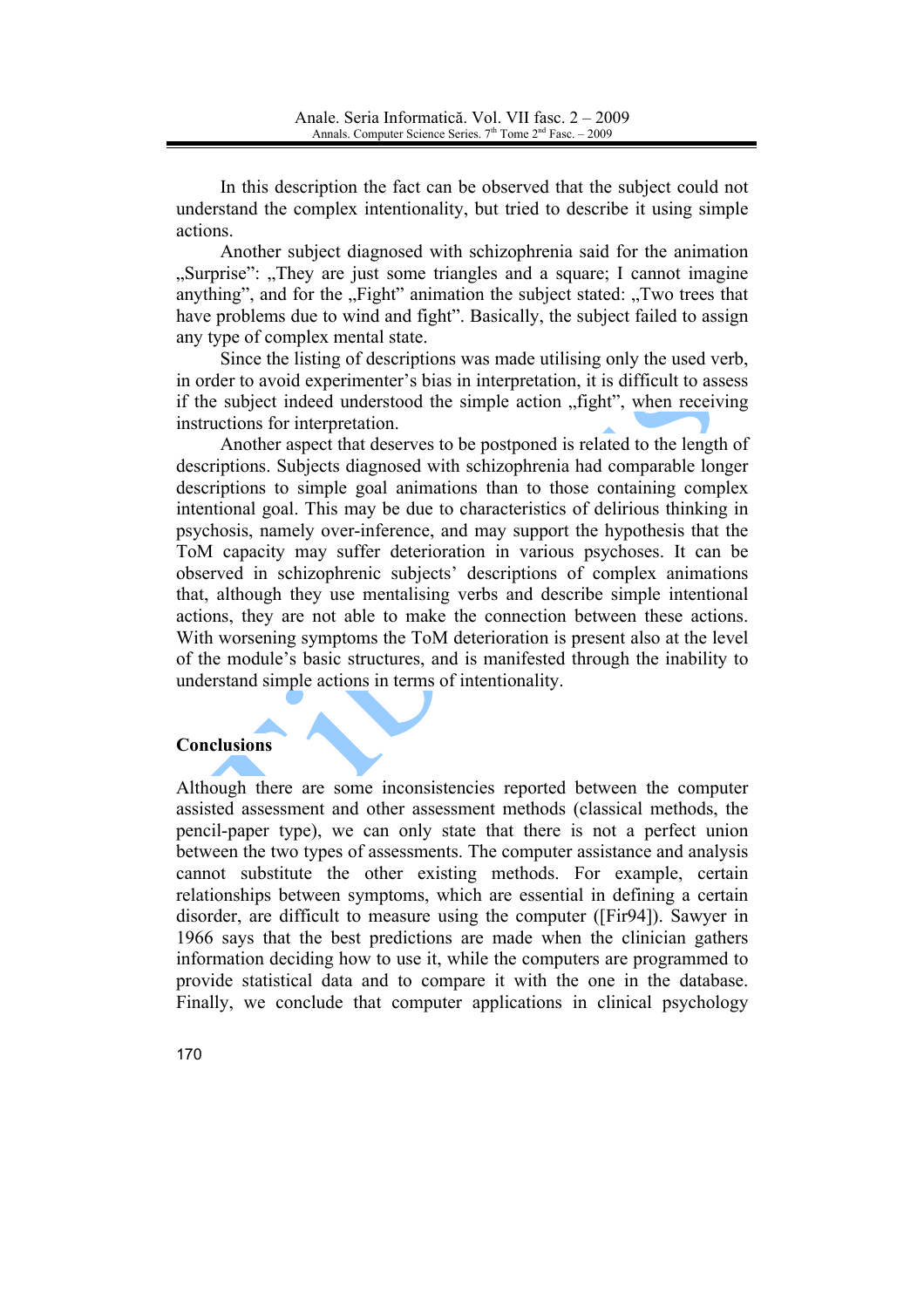represent an instrument to support the clinical reasoning that cannot replace the clinician's skills.

## **References**

- [Abu99] A. Abu-Akel – Impaired theory of mind in schizophrenia, Journal of Pragmatics and Cognition, nr. 7, 1999
- $[AHF00]$ F. Abell, F. Happe, U. Frith - Do Triangles Play Tricks? Attribution of Mental States to Animate Shapes in Normal and Abnormal Development, Journal of Cognitive Development, nr. 15, 2000
- **S. Baron-Cohen** Mindblindness: An Essay on Autism and  $\sqrt{Bar95}$ Theory of Mind, MA Bradford, 1995
- S. Baron-Cohen, A. Leslie, U. Frith  $-Does$  the autistic child [BLF85] have a "theory of mind"? Journal of Cognition, nr. 21, 1985
- [BPA00] J.N. Butcher, J.N. Perry and M.M. Atlis - Validity and Utility Computer-Based Test Interpretation, Psychological  $\sigma f$ Assessment, Vol. 12, nr. 1, 2000
- $[C+00]$ F. Castelli, F. Hope, U. Frith, C. Frith – Movement and Mind: A Functional Imaging Study of Perception and Interpretation of Complex Intentional Movement Patterns, NeuroImage, nr. 12, 2000
- M. Davies, T. Stone Mental Simulations: Evaluations and  $[DS95]$ Applications, 1995
- [FCM87] A.D. Farrell, P.S. Camplair and L. McCullough Identification of target complaints by computer interview: Evaluation of the Computerized Assessment System for Psychotherapy Evaluation and Research, Journal of Consulting and Clinical Psychology, 1987
- $[Fig94]$ M.B. First - Computer-assisted assessment of DSM III R diagnosis, Psychiatric Annals, 1994